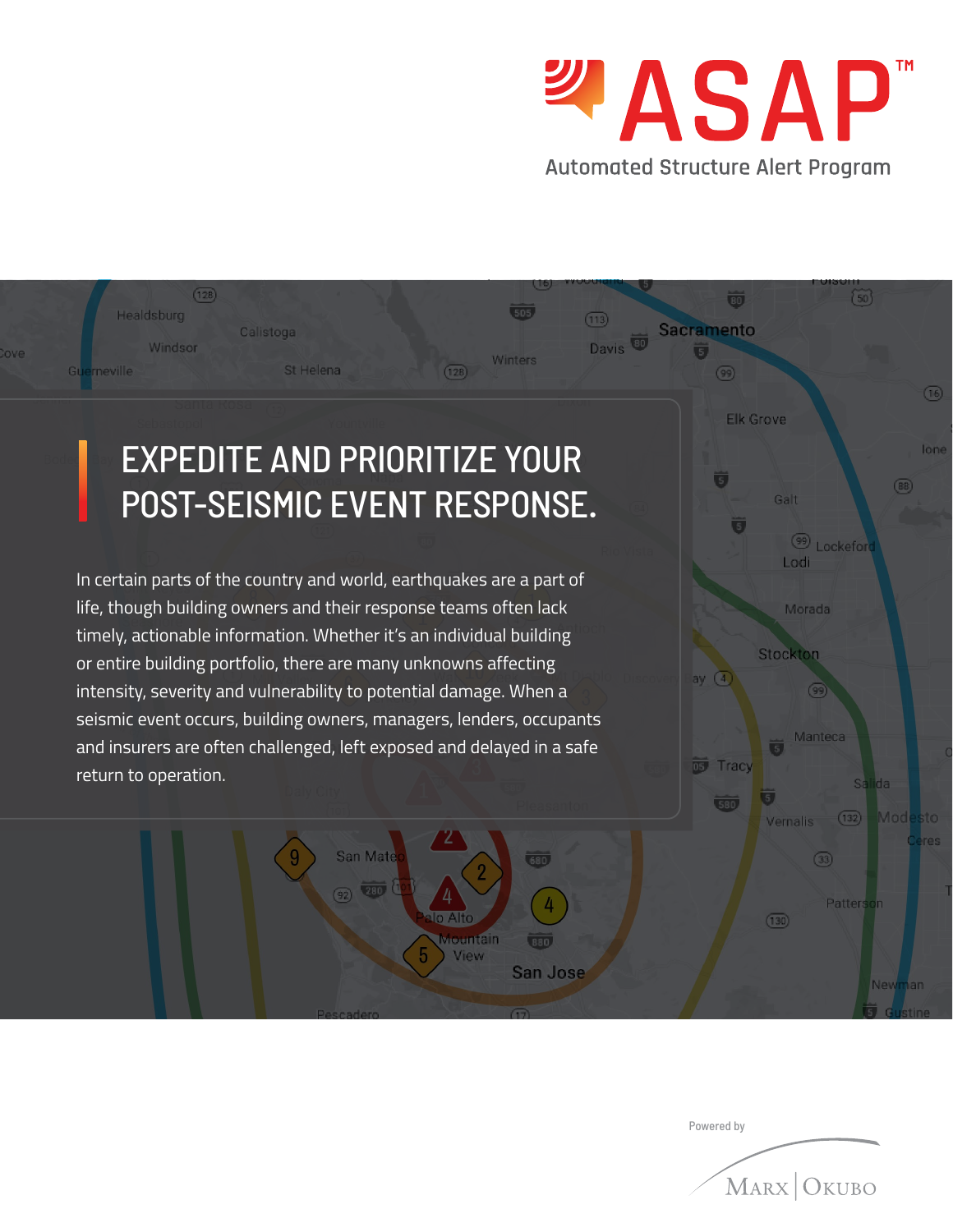#### PROBABILITY OF DAMAGING EARTHQUAKE IN NEXT 30 YEARS:



#### WITHOUT PROACTIVE, ACCURATE AND SPECIFIC RESPONSE INFO:

- Business operations may be unnecessarily restricted or impeded
- Damage evaluators distracted by no/low-impact buildings
- Repairs susceptible to regional labor and material cost surge
- Delays likely from labor shortage and permitting back log



#### **Building-specific. Immediate. Risk-mitigating.**

Introducing Marx|Okubo's ASAP™, a tailored, real-time, post-seismic event solution for understanding the potential degree of damage at your specific properties—allowing you to rapidly respond, leading to faster recovery to normal operations, as well as reduced downtime and potential revenue loss.

#### **Proactive and vulnerability-calculated.**

ASAP leverages data from building-specific seismic risk assessments coupled with real-time USGS earthquake shaking data to project vulnerabilities and categorize the potential damage classes in a specific building or portfolio of buildings and establishes metrics for response prioritization.

Get a quick, simple and clear document within minutes that graphically informs you and your team of your building's/ portfolio's proximity to the event epicenter, site-specific severity, and damage classification—so you know where to deploy resources first.



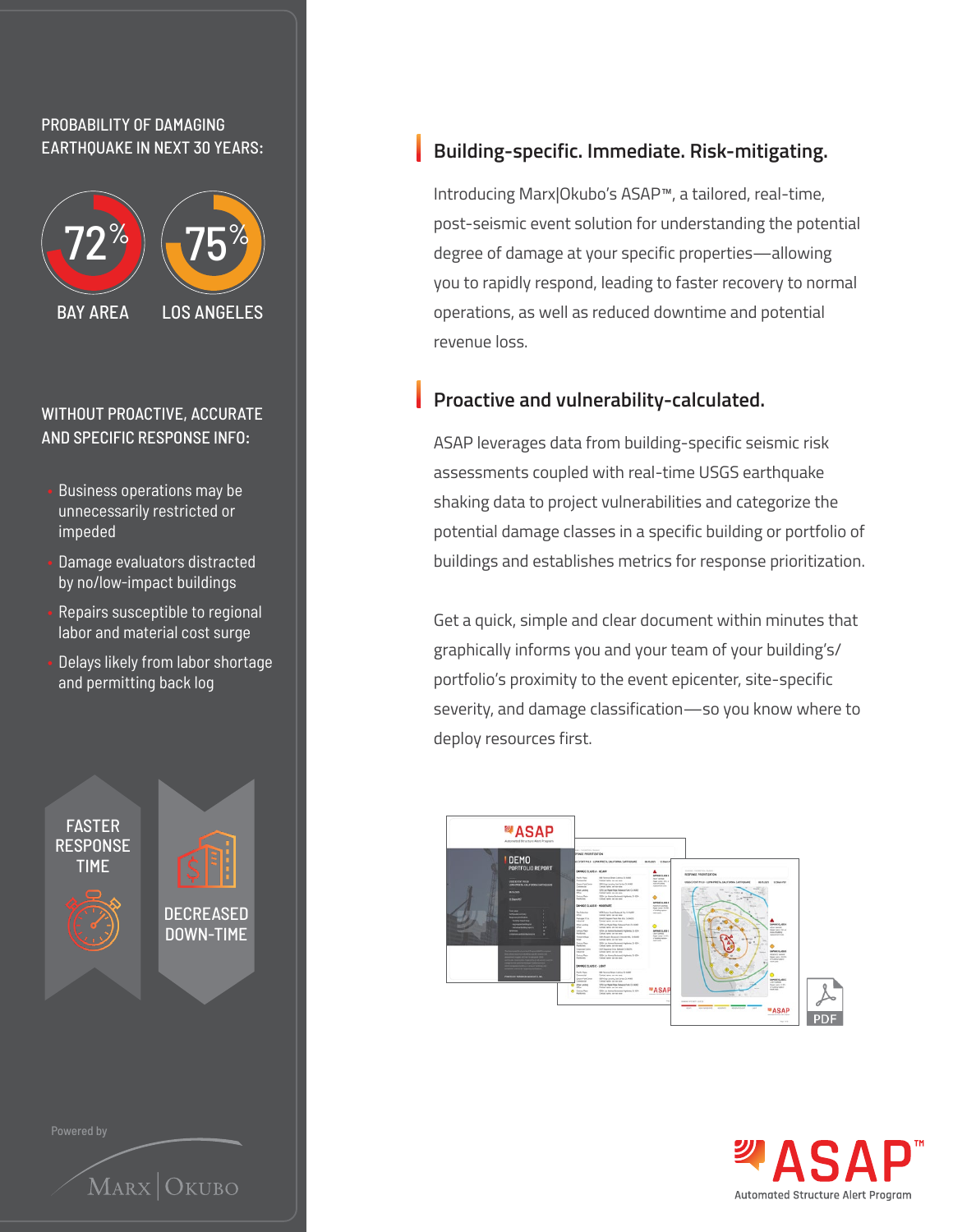## ■ ASAP™ SYSTEM HIGHLIGHTS

**Building- and portfolio-specific damage classification (light/moderate/heavy):**  Each alert is specific to the triggering earthquake and property location as well as the facility's unique structural systems, building-specific characteristics and estimated range of damage



# **RELISGS**

**USGS-informed and integrated:**  Combines USGS's web-based system of monitoring/identifying earthquakes with a dynamically-integrated database of building-specific seismic risk assessments (SRAs)

**Custom response plans:** Completely user-customizable alert sensitivity and contact lists



**Little to no training needed:** User-friendly reports directly delivered within minutes of an event—no need to look for your critical information, redistribute or train staff

**Actionable, time-sensitive information at low cost:** All complex computer modeling is done for you; no lengthy implementation or need to install remote sensors; relies on industry standard methodologies for damage prediction

**Acceleration of response and urgencies:** Prioritize your hardest hit buildings; allow focused and optimized resource allocation; have a safe return—sooner



| MODERA <del>T</del> E |  |
|-----------------------|--|
| DAMAGE                |  |
|                       |  |
|                       |  |

LIGHT<sup>1</sup> **DAMAGE** 



Powered by

MARX OKUBO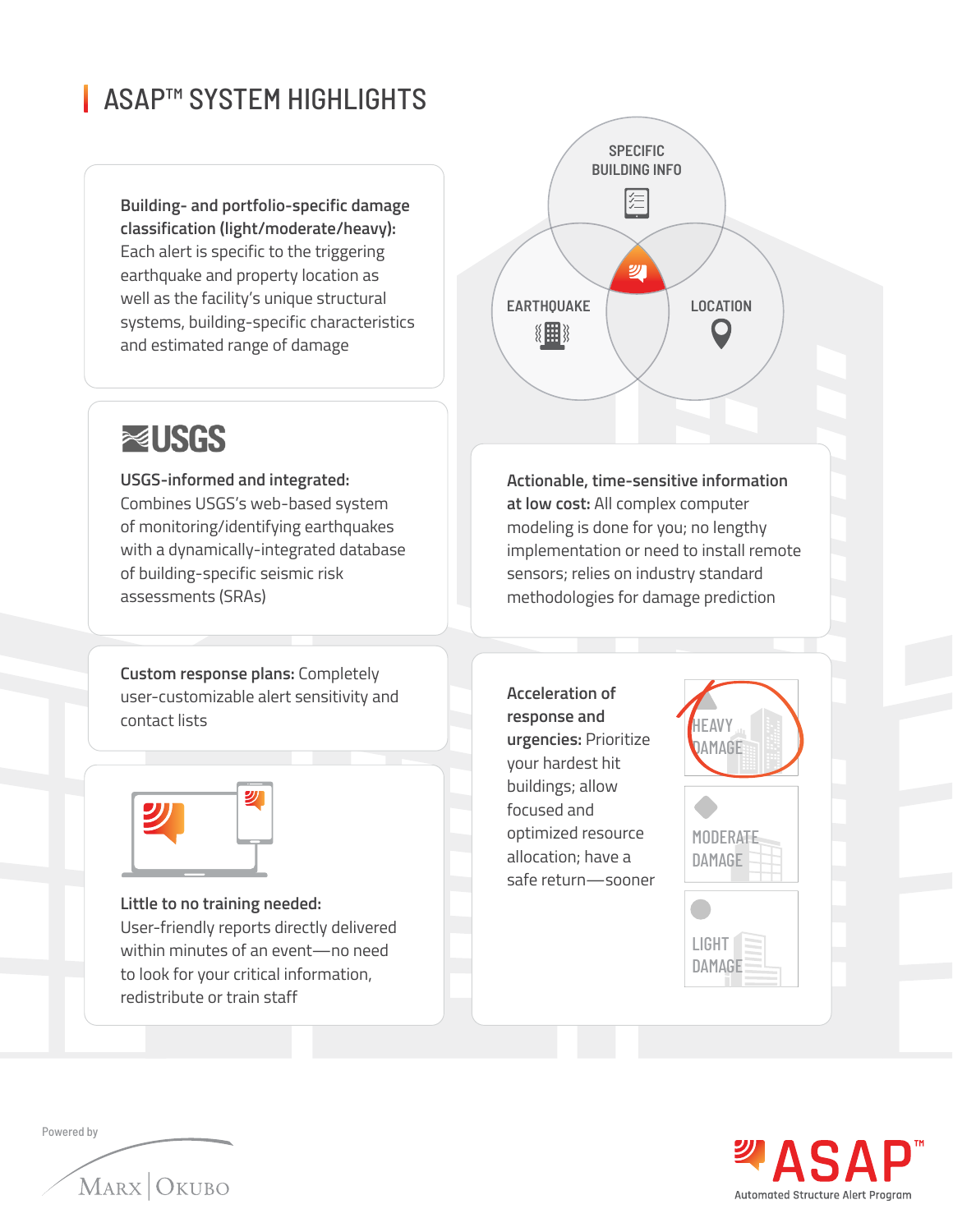# **I HOW ASAP™ WORKS**

 $\mathbf{f}$ 



#### **SRA performed/verified**

Marx|Okubo structural engineer performs building-specific SRA (or may review existing report) to verify data

### **Data uploaded to ASAP™ software**

Marx|Okubo inputs/uploads building info into ASAP database, so client is prepared



## **Seismic event occurs**



#### **Report delivered**

ASAP generates report forecasting degrees of damage and potential loss—report automatically sent to designated property personnel within minutes



#### **Response prioritization**

Client understands clearly where to prioritize attention to optimize resources and recovery

| Powered by |            |
|------------|------------|
|            |            |
|            | MARX OKUBO |
|            |            |